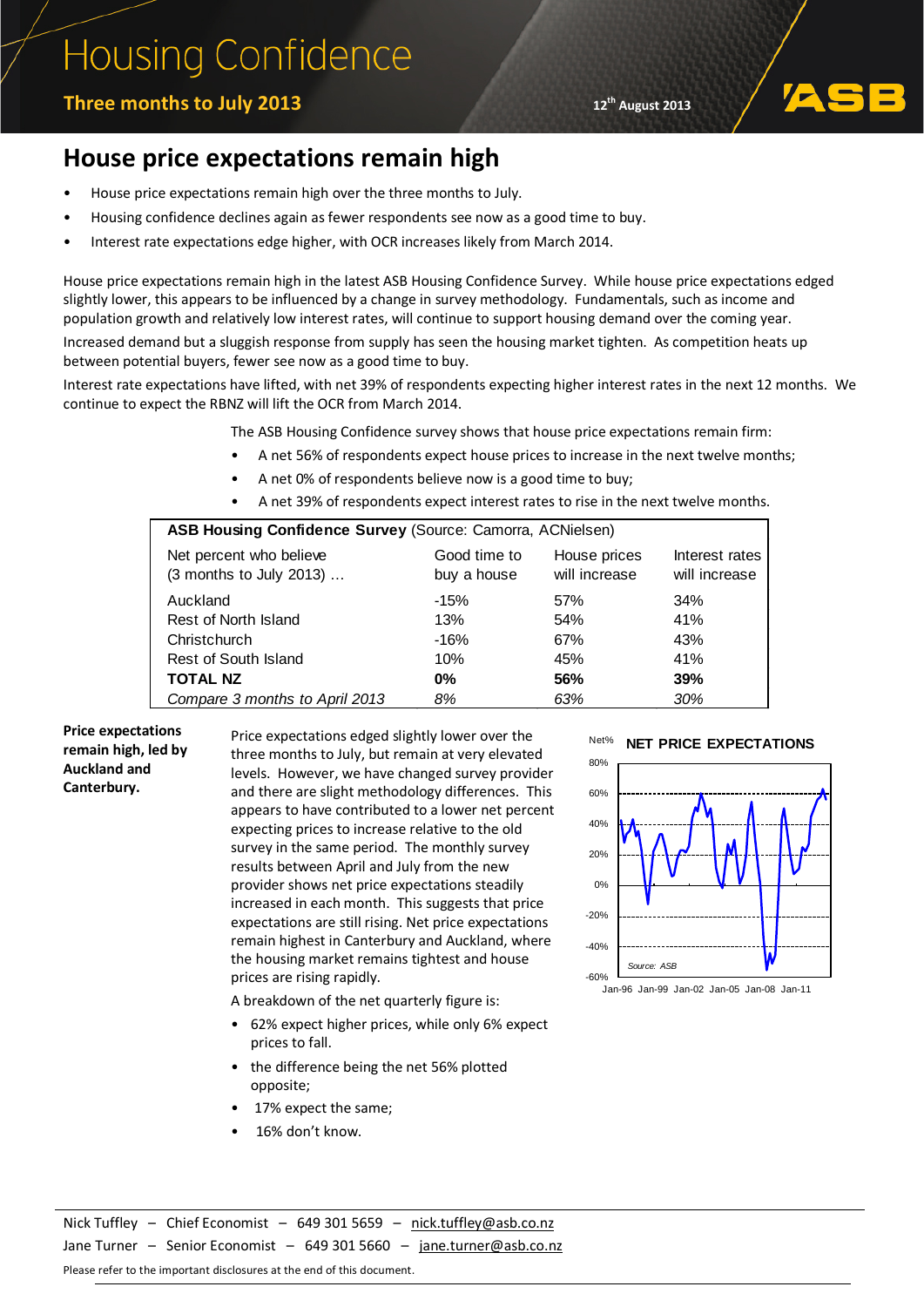### Housing Confidence 12 August 2013

**Fewer see now as a good time to buy as competition between buyers heats up.** 

Net 0% of respondents view now as a good time to buy, with 21% of respondents replying it is a good time to buy offset by 21% how view it as a bad time to buy. The net respondents of those seeing it as a good time to buy has fallen sharply over the past three quarters. This has coincided with a tightening in the housing market. While demand has increased, new supply has remained at historically low levels. With more potential buyers chasing the few properties listed, competition has bid up prices and reduced negotiating power.

However, the bulk of respondents, at 42%, indicate an indifference to now being a good or bad time to buy. This reflects that the decision to make a major household investment depends more on individual circumstances than waiting for the perfect market conditions.

The breakdown is:

- 21% say it is a good time to buy, while 21% say it is a bad time;
- The difference is the net 0% plotted opposite;
- 42% say it is neither good nor bad;
- 16% don't know.

#### **Interest rate expectations lift, although high number of respondents uncertain.**

**Housing demand has picked up over the past couple of years.** 

#### Interest rate expectations lifted in the 3 months to July. The biggest bloc of respondents (44%) expect interest rates will rise over the next twelve months, while 27% expect rates to remain unchanged. Only 5% expect interest rates to decline. At 24%, the number of respondents who don't know is relatively high, indicating the high degree of uncertainty around the economic outlook.

The breakdown is:

- 44% expect higher interest rates, while 5% expect lower interest rates;
- The difference is the net 39% expecting higher rates, plotted opposite;
- 27% believe interest rates will stay the same;
- 24% don't know.

#### **Housing demand continues to lift**

NZ housing demand has steadily increased over the past couple of years. Gradual improvements in incomes and consumer confidence are key factors underpinning this increase in demand. In addition, investor confidence in residential property has been strong, although has eased slightly in recent months. This shift may have been influenced by increased talk of the market being 'over valued', suggesting further capital gains may be limited. In addition, expectations the RBNZ will make unconventional moves to slow housing market momentum may also discourage potential investors. However, even if investor demand eases, we expect owner-occupier demand to remain firm, particularly given the recent lift in the number of New Zealanders returning from Australia.



Net% **INTEREST RATE** 



Jan-96 Jan-99 Jan-02 Jan-05 Jan-08 Jan-11



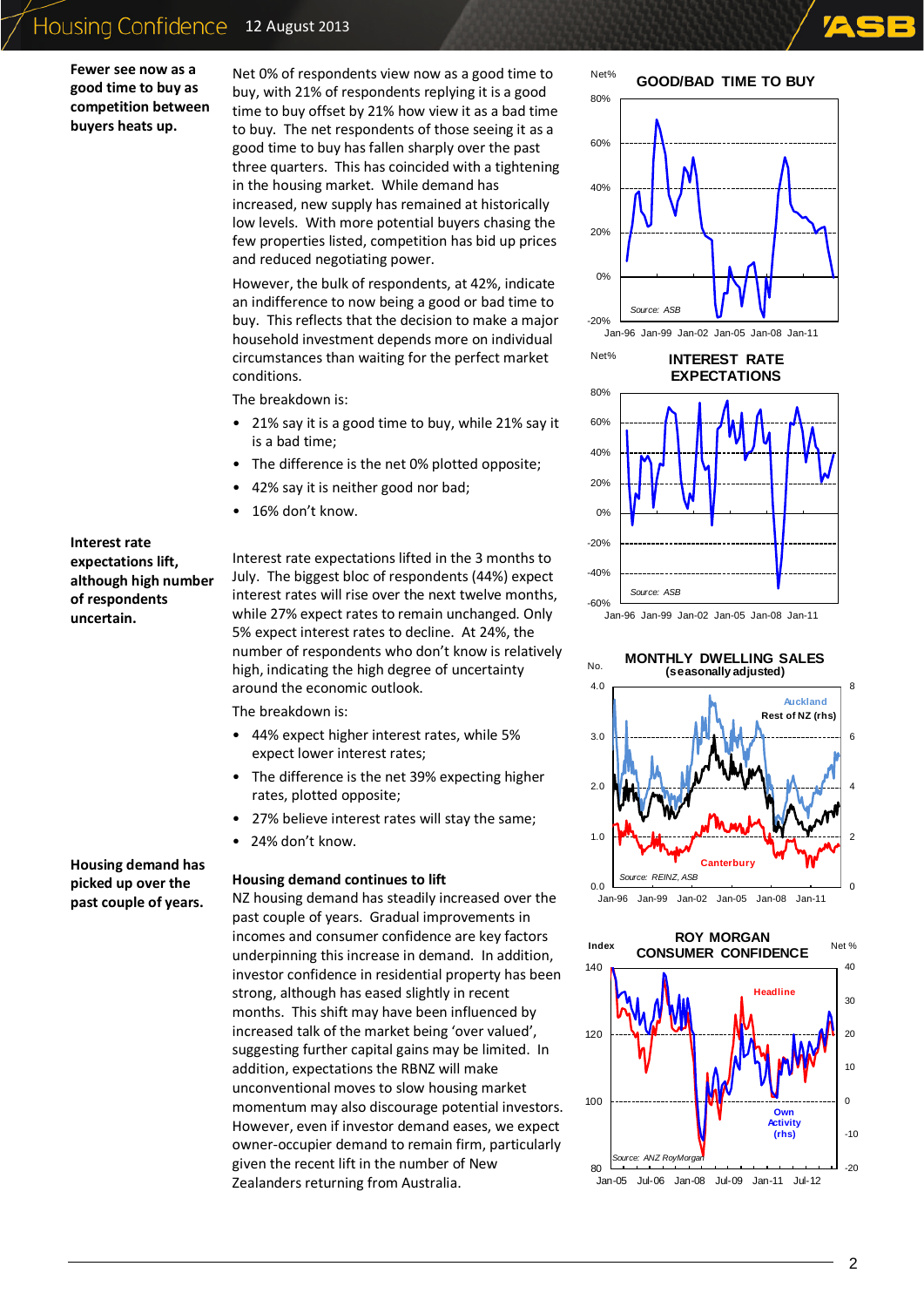## Housing Confidence 12 August 2013

**Housing supply has remained low and slow to respond to higher demand.** 

#### **House prices picking up in sellers' market.**

**Strong competition between buyers makes for a tougher market to enter.** 

**Interest rate expectations lift as OCR hikes likely from March 2014.**

While demand has continued to grow, supply has been sluggish to respond. The number of new homes listed for sale on realestate.co.nz remains at very low levels. Construction of new housing is picking up, but from low levels. It will take some time for construction to ramp up and deliver a meaningful supply response, particularly in areas where shortages have become acute such as Canterbury, and to a lesser extent Auckland. Continued strong increases in Canterbury rents highlight the intensity of the housing shortage. The commencement of major repairs has increased the demand for temporary accommodation. Meanwhile, migration inflows into the city, attracted by job opportunities created by the rebuild, are also adding to housing pressures.

With supply and demand out of balance, prices continue to lift on a nationwide basis. Price gains remain the strongest in Auckland and Canterbury where supply constraints are most acute. However, prices are also picking up in other areas of the country reflecting the increase in demand for housing as the broader economy recovers. This lift in house prices, and indications that demand is likely to remain firm, has likely contributed to the high level of net house price expectations.

Reflecting the imbalance between supply and demand, the median number of days to sell continues to decline. As competition ramps up between potential buyers, houses are sold more quickly. Increased competition also reduces buyers' bargaining power and as a result fewer believe now is a good time to enter the housing market.

Interest rate expectations have continued to lift and this is consistent with our view the RBNZ will start to lift the Official Cash Rate (OCR) from March 2014. Some fixed-term mortgage rates have started to increase to reflect the likelihood of a higher floating rate in the future. In assessing when to lift the OCR, the RBNZ has to weigh the gradual pace of economic recovery and the impact of the elevated NZD against growing inflation pressures, particularly against the back drop of the Canterbury rebuild. The recent





#### **NUMBER OF WEEKS INVENTORY**





decline in the NZD means the RBNZ can now focus on the rise in domestically-generated inflation pressures. At the July OCR review, the RBNZ linked future OCR increases to the inflationary impacts of rising house prices and construction costs. For the time being, inflation pressures are reasonably contained and headline inflation is sitting below the RBNZ's target band of 1-3%. However, we expect inflation to increase sharply over the next few quarters. We continue to expect the RBNZ will first lift the OCR in March 2014.

**RBNZ to get creative in dealing with financial stability risks from house price increases.** 

The RBNZ has also become increasingly concerned about the financial stability implications of strong house price increases. It is likely the RBNZ will implement restrictions around high loan-tovalue lending growth, once technically feasible. However, we expect this to have a limited impact on housing market demand or house prices. For more discussion please see the feature article in our most recen[t Quarterly Economic Update.](https://reports.asb.co.nz/tp/download/440665/71a200f7cda6b34601f7f2912108b58d/QF13July.pdf)